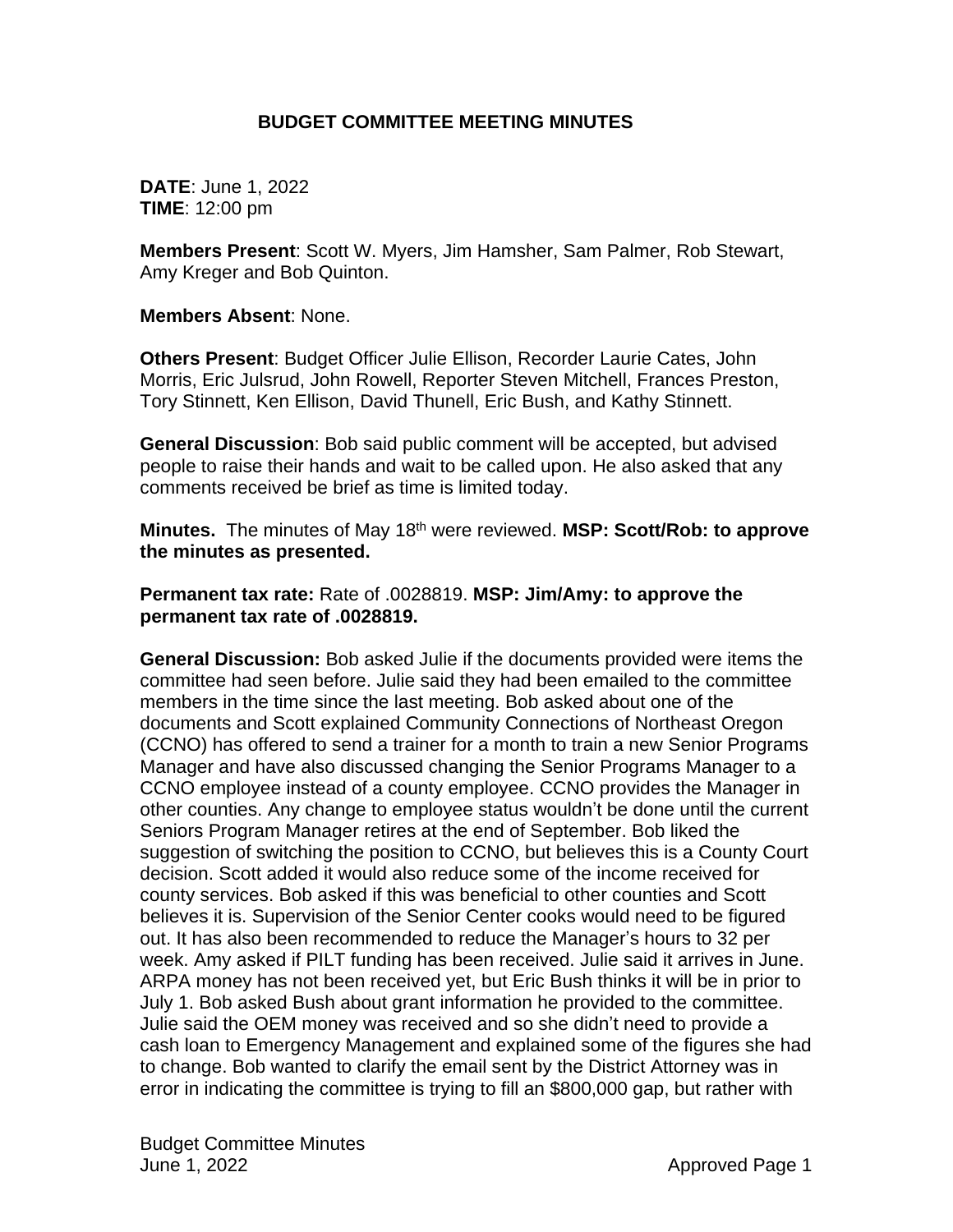the elimination of the reserve accounts the committee still needs to come up with around \$300,000 for the upcoming year. Julie said figures have changed and without knowing what is going to happen she can't come up with actual figures. Bob wanted to go back to the last meeting when it was assumed that there would be \$20,000 in contingency. Julie said departments were asked to make cuts and provided a list of the only departments that participated, but it isn't much. Jim suggested changing the PILT revenue to \$723,000 instead of \$700,000 and thinks it may come in slightly higher than this. Sam asked Bush for clarification on the use of ARPA funding. Bush reported you can't use ARPA to backfill reserve accounts, but you can use it to replace revenue loss. Jim said next year PILT should increase to around \$900,000. Sam asked if the ARPA money could be used to reach the budget figure they need to this year. Discussion followed about potential uses of ARPA funding instead of draining the reserve accounts. Bush said he would need to check with county counsel regarding some of the questions the committee asked. Frances Preston asked if a letter had been received from county counsel regarding how ARPA funding can be used and Sam said yes. Jim suggested using ARPA funding for additional staff in the Sheriff's Department. Bob read a portion of the legal opinion to those in attendance and wants to make sure the funding is used correctly. Bush explained the lost revenue portion would be his recommendation of which option to work under. Bob wants to ensure that if an audit were completed the county complied with the ARPA rules. Julie said in the past it was never budgeted to receive and spend the entire amount of PILT funding and if for some reason the money were to be less it's going to be a problem. Julie added with the continued increase in PERS, and other costs, if cuts are not made the county will be facing the same issues next year. Scott agreed that in the past the entire projected amount of PILT was not put in the budget.

12:38 pm The committee took a short break. 12:48 pm The committee returned to session.

Sam asked if ARPA dollars are used will the reserve accounts need to be eliminated? Julie said it depends on what the committee decides with staffing for the Sheriff's Department. Julie reported if the additional employees weren't added and the ARPA money could be used instead of eliminating the reserve accounts the county would continue to "skate by". Bush reported there is around \$68,000 in the current budget that is uncommitted and there should be another \$699,000 coming in July. Bush reiterated that ARPA funding can be used for general fund lost revenue, but cannot replenish reserves.

12:51 pm Shannon Springer entered.

Julie asked if the committee wanted her to not budget to spend the ARPA money. Sam suggested this would buy some time to work on revenue increases for the county. Jim said additional funding for broadband has been released and so the ARPA funding may not need to be used for this. Jim mentioned the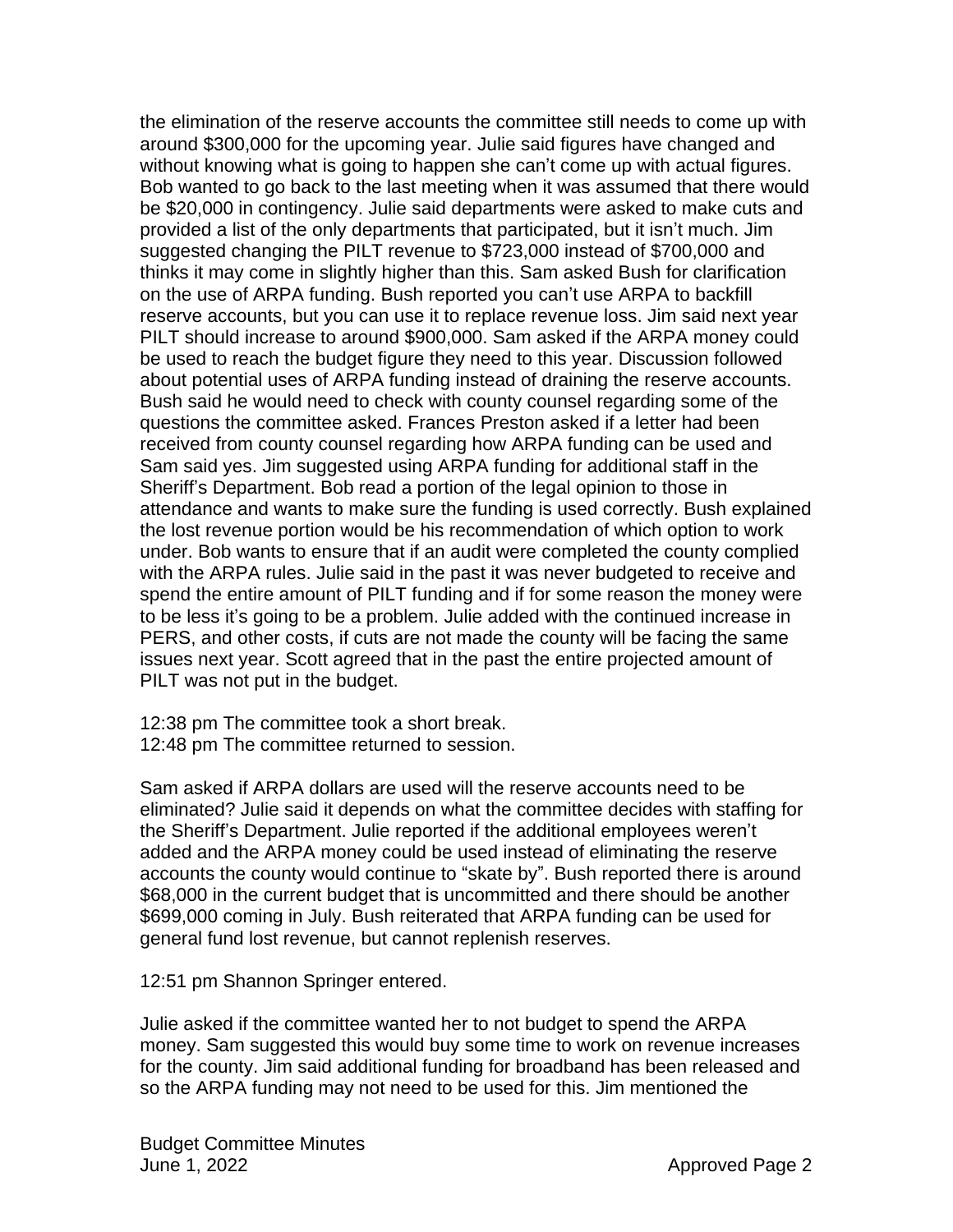potential additional federal funding and Bob pointed out the committee needs something more formal than a newsletter in order to budget for additional funding. Frances expressed her concern that the Treasurer presents recommendations to the County Court and then gets confused by different ideas being thrown her way and is concerned about the comment Julie made about the county skating by.

Bob said to make the Sheriff's Department budget work the \$300,000 from the City of John Day would need to be removed along with the expense line for additional employees. Rob questioned what will happen when the ARPA funding goes away and there are new employees involved. Will the county be able to sustain this? Jim believes so. Julie again expressed concern about the continued cost increase of PERS.

1:00 pm Charlene Morris entered.

Amy asked if the County Court is seriously looking at a police levy. Sam said it isn't off the table for him, but Jim said it is for him. Jim's opinion is the majority of calls come from the City of John Day and they should provide funding.

### **GENERAL FUNDS**

## **Department: 101100 NON-DEPARTMENTAL Page 1 Revenue**

3030133 Marijuana Tax St/County: Increase to \$40,000 by eliminating line 3030136 (Marijuana Tax County).

3030142 PILT – Fed Entitlement: Increase to \$723,000.

#### **Expense**

5200027 Public Health Support: Bob suggested supporting half of the requested \$45,000. Scott suggested \$30,000. The committee agreed by consensus to change this amount to \$30,000.

5200043 Insurance & Bonds: Increase to \$75,000.

5200048 Animal Damage Cntrl: Amy said the committee committed to \$35,000 for two years and if this changes in the future the USDA APHIS would need to be notified in advance.

5200054 All Other: Reduce to \$30,000.

5600008 Transfer – Emergency MGT: Decrease to \$30,000.

5600038 Transfer – Senior Citizen: This may change if CCNO were to take over the employment of the Senior Programs Manager.

5700050 Operating Contingency: Julie isn't sure what this will be yet.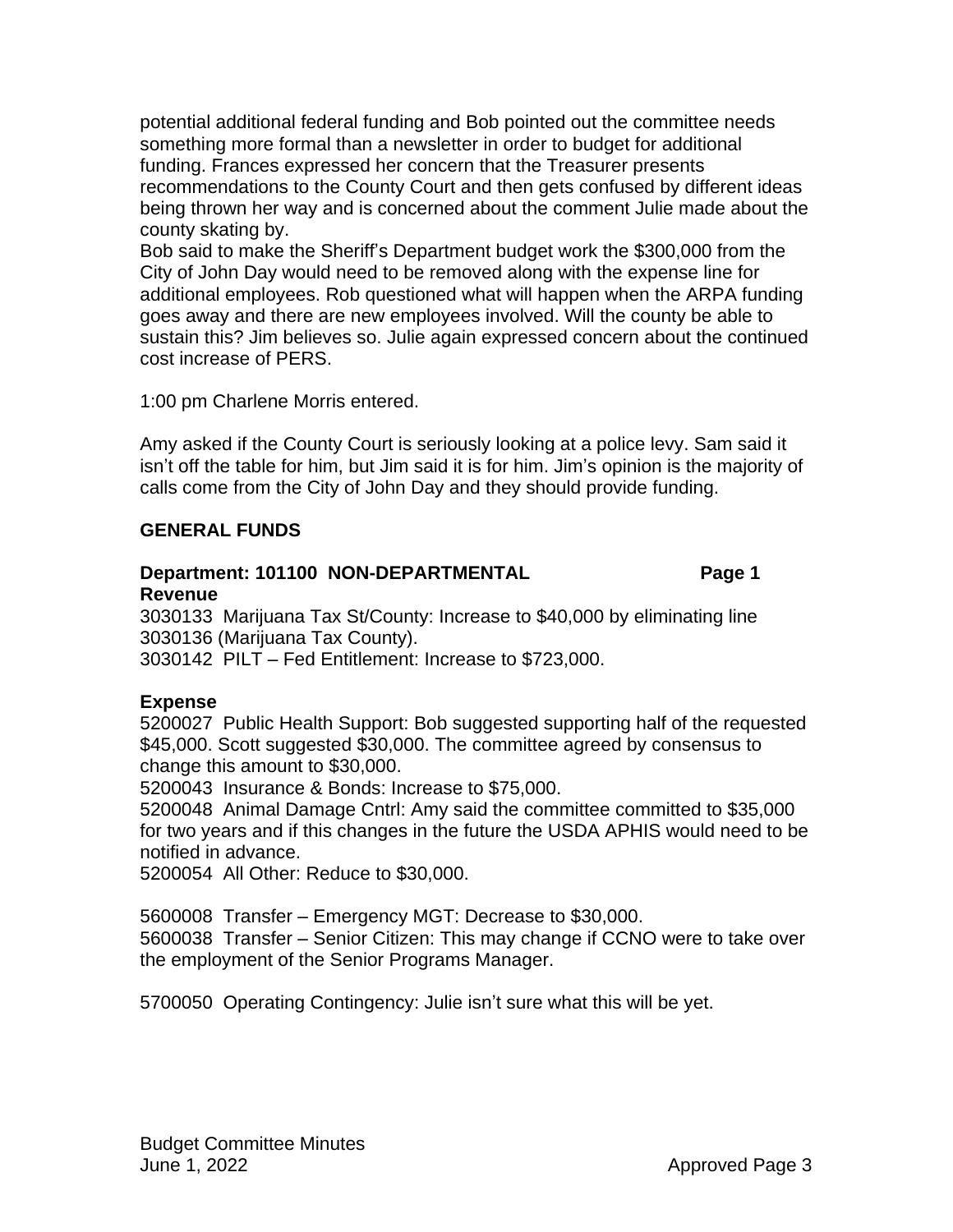#### **Department: 101411 JUSTICE COURT Page 3 TA**

**Staff Present:** Justice of the Peace Kathy Stinnett.

## **Revenue**

3030111 Fines: Decrease to \$73,500.

3030112 Small Claims: Decrease to \$3,500.

3030159 Indigent Defense Fees: Increase to \$2,000.

#### **Expense**

Discussion General: Bob pointed out expenses outpace revenue in this department and added it's nothing personal, just stating the facts. Kathy said she understood, but asked if other departments were also going to face cuts. The possibility of using relief help was discussed. Kathy thinks this might be more of a County Court decision. Bob believes the question is whether or not the committee should fund a relief help line. Kathy said it is up to the County Court and how they feel about the office being closed when necessary. Sam would prefer the office be closed and if relief help is needed Kathy could come and ask the County Court.

5100002 JC Clerical Salary: This position has been changed to 32 hours per week. Kathy explained this office has to be closed when this employee is gone and is now closed on Fridays since she doesn't have a half-time person any longer. The court will be closed whenever this employee is unavailable. Kathy explained she can't do the job the Clerk does because it violates the judicial code of conduct. Kathy does the finances and forms in the background, but cannot have ex-parte contact with the public.

#### **Department: 101412 PERSONNEL PROPERTY** Page 4 TA

**Staff Present:** Human Resources Manager Laurie Cates. **Expense** 5200001 Supplies: Reduce to \$100.

5200002 Telephone: Reduce to \$250. 5200003 Dues & Travel: Reduce to \$500.

#### **Department: 101413 COUNTY CLERK Page 5 TA**

#### **Staff Present:** None.

#### **Expense**

5200002 Telephone: Reduce to \$450. 5200020 Codes: Reduce to \$0.

#### **Department: 101414 COUNTY SHERIFF Page 6 Staff Present:** None.

# **Revenue**

3030179 Prairie City/John Day Contract: Reduce to \$40,000 and remove John Day contract amount. 3030188 School Resource Officer: Decrease to \$50,000. 3030196 ESD Truant Officer: \$40,000.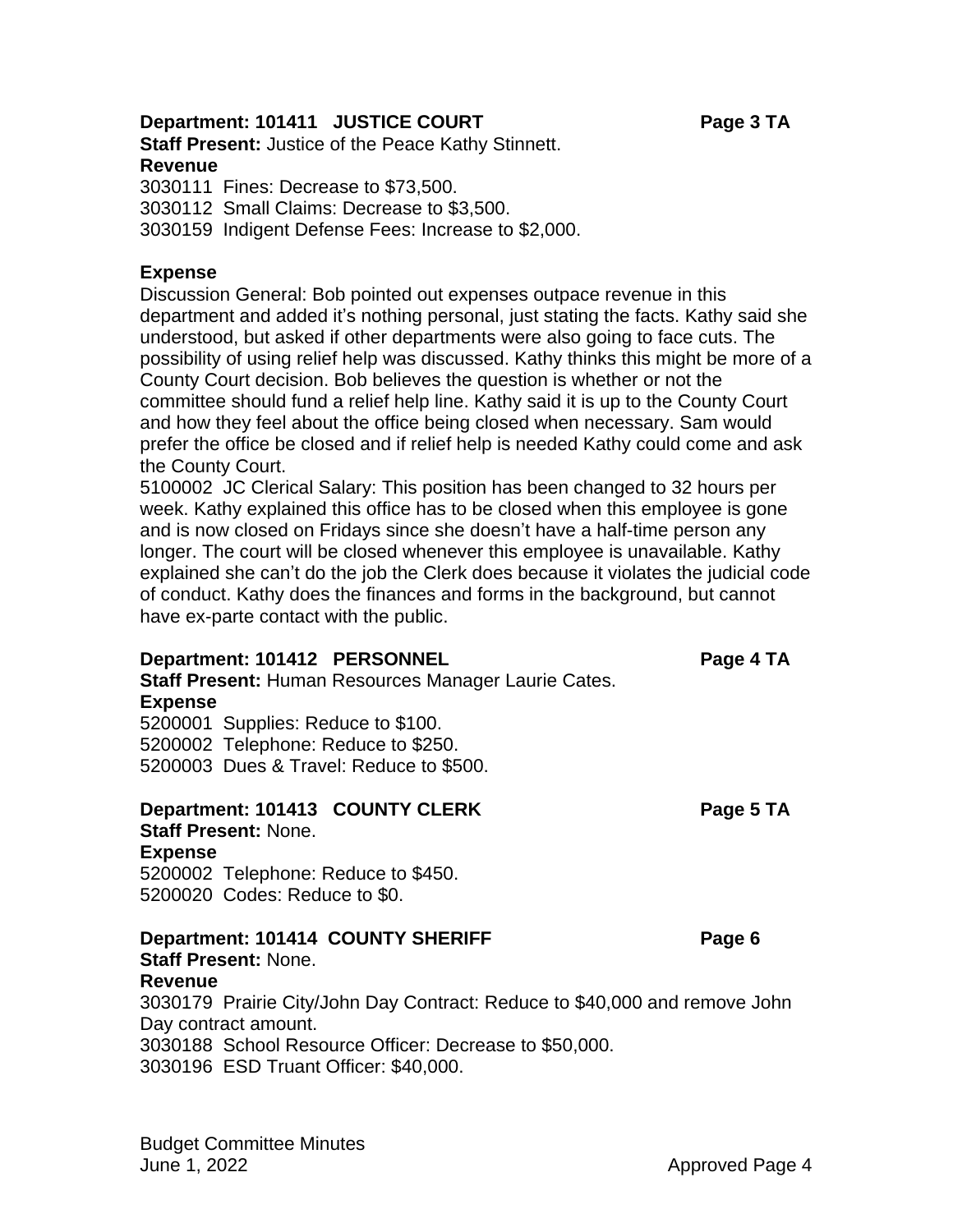| <b>Staff Present: Judge Scott Myers, Commissioners Jim Hamsher and Sam</b><br>Palmer.<br><b>Expense</b>                                                                                                                                                                                                                                                                                                         |                      |
|-----------------------------------------------------------------------------------------------------------------------------------------------------------------------------------------------------------------------------------------------------------------------------------------------------------------------------------------------------------------------------------------------------------------|----------------------|
| 5200022 Water Quality Mgt Plan: Planning Director Shannon Springer explaine<br>this line is for a plan to control water quality such as non-source pollution into<br>waterways. It is a requirement for the county to have.                                                                                                                                                                                     |                      |
| Department: 101417 COUNTY ASSESSOR<br><b>Staff Present: Assessor David Thunell.</b><br><b>Expense</b><br>5200001 Supplies: Decrease to \$2,500.<br>5200002 Telephone: Decrease to \$800.<br>5200003 Dues & Travel: Decrease to \$3,000.<br>5200010 Contracts - Appraisal: Decrease to \$2,500.<br>5200012 Title Search & Foreclosure: Decrease to \$2,000.<br>5200018 Program Development: Decrease to \$2,000. | Page 10 TA           |
| Department: 101418 COURTHOUSE & CO BLDGS                                                                                                                                                                                                                                                                                                                                                                        | Page 11 TA           |
| Department: 101419 COUNTY CORONER                                                                                                                                                                                                                                                                                                                                                                               | Page 12 TA           |
| Department: 101420 DISTRICT ATTORNEY<br><b>Staff Present: None.</b>                                                                                                                                                                                                                                                                                                                                             | Page 13 TA           |
| Department: 101422 COUNTY SURVEYOR<br><b>Staff Present: None.</b>                                                                                                                                                                                                                                                                                                                                               | Page 14 TA           |
| Department: 101425 WATERMASTER<br><b>Staff Present: Watermaster Eric Julsrud.</b>                                                                                                                                                                                                                                                                                                                               | Page 15 TA           |
| 1:34 pm Chris Ostberg entered.                                                                                                                                                                                                                                                                                                                                                                                  |                      |
| Department: 101426 COUNTY LIBRARY<br>Staff Present: Librarian Chris Ostberg.<br><b>Revenue</b>                                                                                                                                                                                                                                                                                                                  | Page 16 TA           |
| <b>Budget Committee Minutes</b><br>June 1, 2022                                                                                                                                                                                                                                                                                                                                                                 | <b>Approved Page</b> |

### **Staff Present:** Treasurer Julie Ellison

#### **Revenue**

Discussion General: Bob abstained from discussing this budget because his wife works in the Treasurer's Office.

#### **Department: 101416 COUNTY COURT Page 9 TA**

#### **Expense**

5100003 Deputy Patrol Salary: Decrease to 5 FTE. 5100004 Deputy Clerical Salary: Decrease to .5 FTE.

# **Department: 101415 COUNTY TREASURER** Page 8 TA

Approved Page 5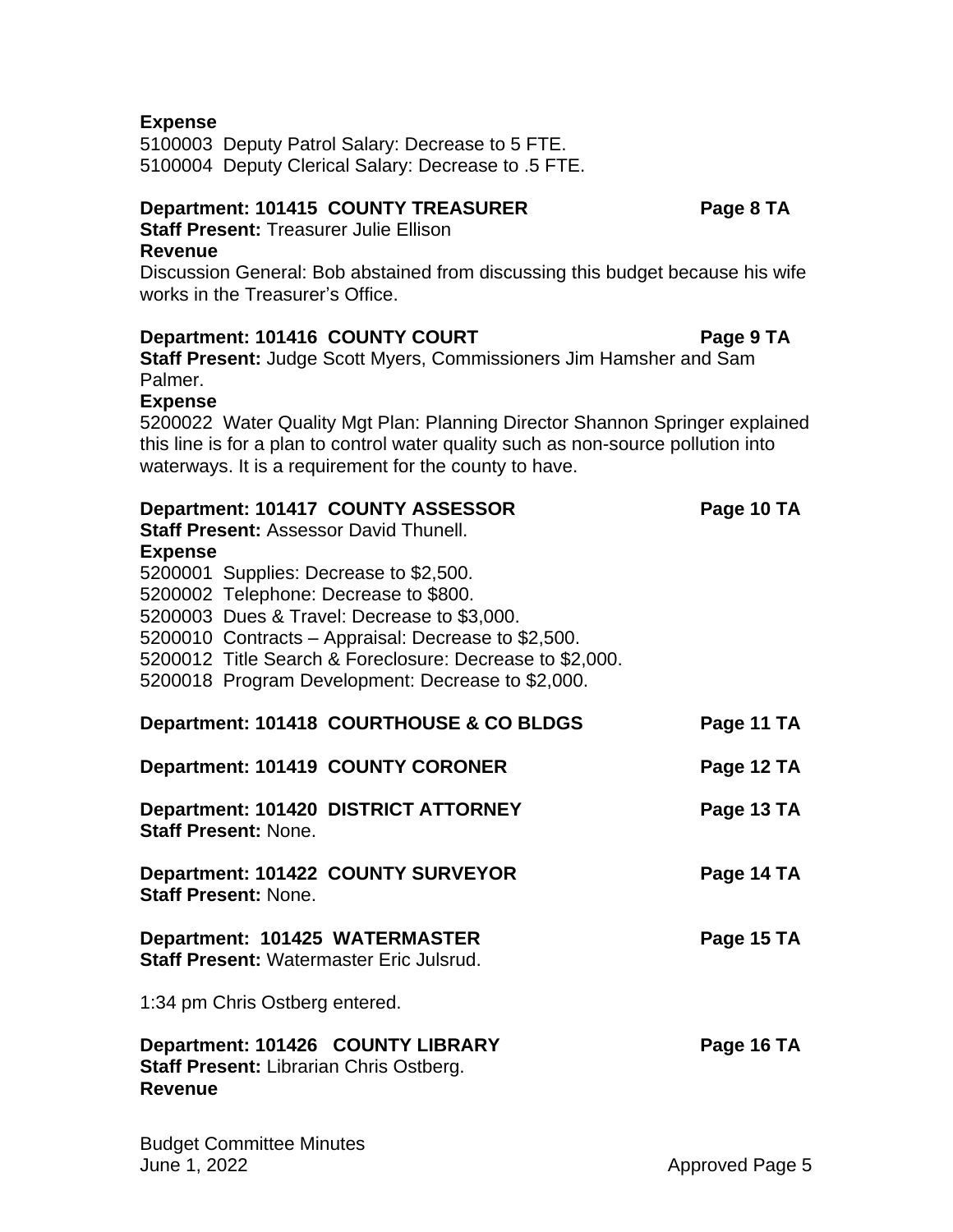3030129 Grant Revenue: The Library Foundation is working on a grant of \$60,000 to fund an intern for the summer at the Library. This would also assist with wages for the Librarian and Assistant Librarian for the summer.

1:36 pm Brenda Percy entered.

#### **Department: 101430 ELECTIONS Page 17 TA**

**Staff Present:** Clerk Brenda Percy. **Revenue**

3030110 Elections Reimbursement: Increase to \$18,000.

### **Expense**

5400001 Capital Outlay-Equip/Furn: Increase to \$15,000.

**Department: 101439** JUVENILE DEPT **Page 18** TA **Staff Present:** None.

#### **Department: 101451 RELIEF HELP Page 19 TA Expense**

Discussion General: The committee decided to utilize ARPA funding for lost revenue instead of other projects. This can assist with funding for additional Sheriff Department employees.

5100002 Special Projects/COVID 19: This line will change based upon how much ARPA money remains at the end of the current fiscal year.

#### **Department: 101452 VETERAN'S SERVICE Page 20 TA Staff Present:** None.

#### **Revenue**

3030152 Vet 's Affairs Reimb: Decrease to \$81,100.

### **Expense**

5200012 Office Expense: Decrease to \$22,313.

5400002 Capital Outlay – Vehicles: Increase to \$26,000.

#### **Department: 101453 PLANNING DEPT Page 21 TA Staff Present:** Planning Director Shannon Springer. **Expense** 5200003 Dues & Travel: Reduce to \$1,400. 5200010 Contract Services: Decrease to \$0.

5200028 Advertising: Reduce to \$1,000.

#### **Department: 101456 4-H & EXTENSION Page 22 TA Staff Present:** None.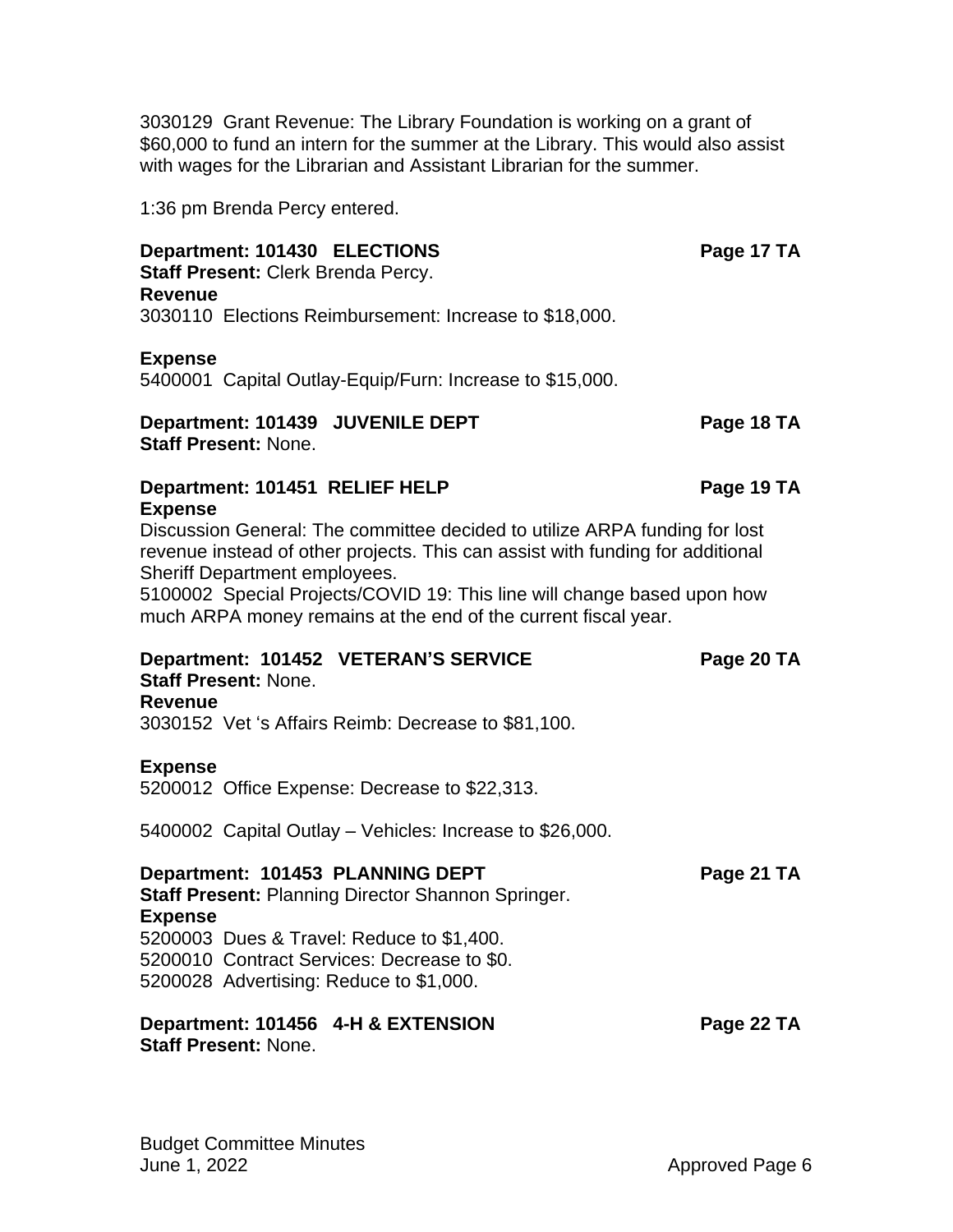## **Department: 101457 ECONOMIC DEVELOPMENT Page 23 TA**

**Staff Present:** Economic Director Tory Stinnett.

#### **Department: 101458 ECONOMIC STABILIZATION Page 24 TA**

**Staff Present:** Economic Development Director Tory Stinnett. **Revenue**

3030192 Eco Stabilization Reimb: Increase to \$35,712.

#### **Expense**

5100003 Economic Specialist: Bob said last year it was discussed that this position would be funded from administration of grants and asked if the position is necessary. Tory believes the position is necessary, but it is up to the budget committee on whether or not to fund it. Jim said the fairgrounds will need the assistance of this department for help with the grant funding they will be receiving. Sam added he has given projects to them to work on as well and believes the position should be funded for at least one more year. Bob wanted to go on record that based upon what was discussed before he is not in favor of funding this line item. Bob asked if Tory would be able to bill out her time if working on the grant for the fairgrounds. 5200028 Advertising: Reduce to \$7,000. 5200045 Project Dev-Marketing: Reduce to \$32,000.

#### **SPECIAL FUNDS**

| Department: 102100 ROAD<br><b>Staff Present: None.</b><br><b>Expense</b> | 5600004 Trans-School Forest: Decrease to \$468,440.<br>5600017 Trans-Cities-Streets-Bridges: Decrease to \$406,945. | Page 26-28 TA |
|--------------------------------------------------------------------------|---------------------------------------------------------------------------------------------------------------------|---------------|
| Department: 103100 COUNTY SCHOOL<br><b>Staff Present: None.</b>          |                                                                                                                     | Page 29 TA    |
| Department: 104100 SCHOOL FOREST<br><b>Revenue</b>                       | 3030442 Transfer – Road Funds: Decrease to \$406,945.                                                               | Page 30 TA    |
| <b>Expense</b>                                                           | 5200014 ORS 294.060 ADM Dist: Decrease to \$406,945.                                                                |               |
| Department: 105100 LAW LIBRARY                                           |                                                                                                                     | Page 31 TA    |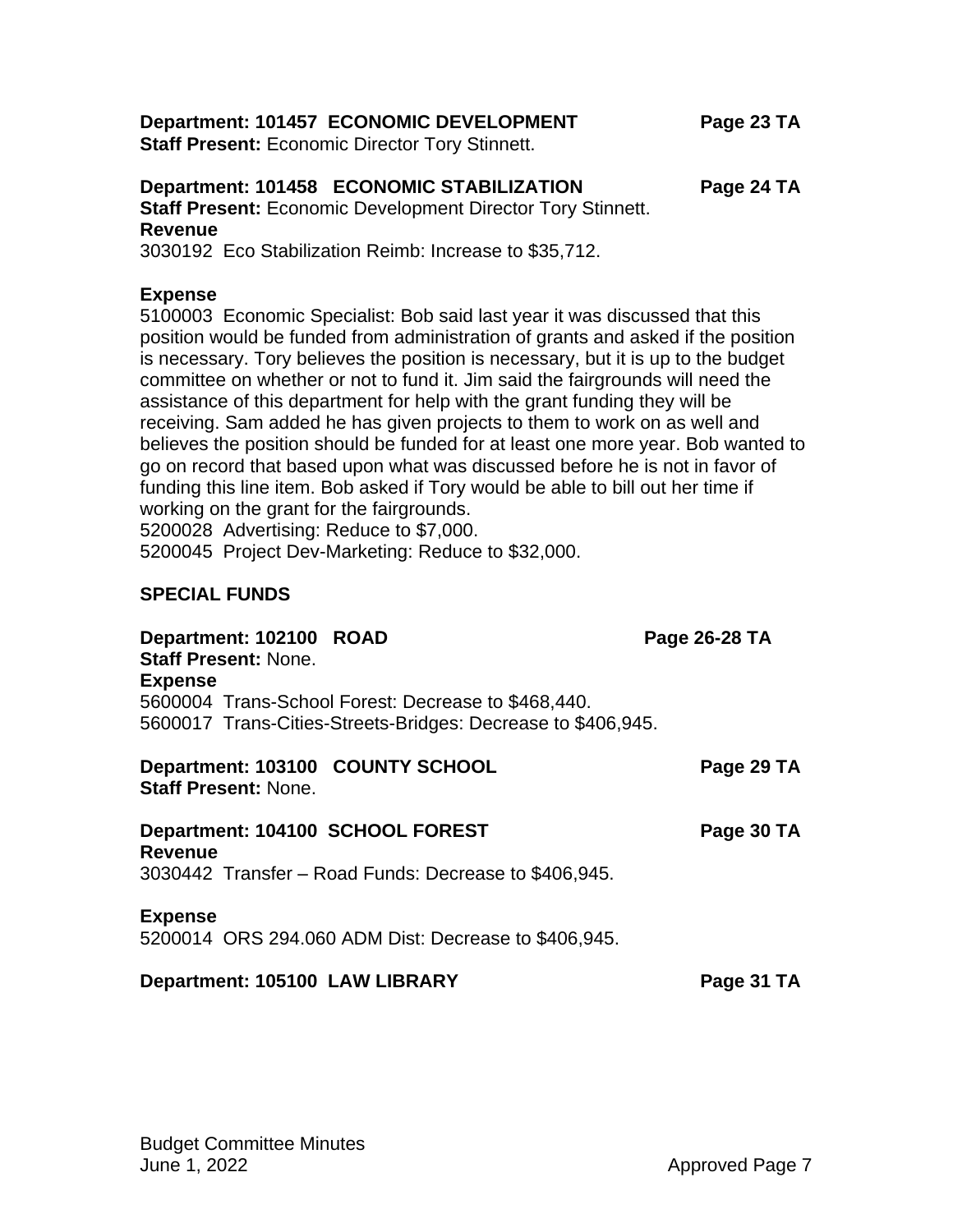# **Department: 108100 EMERGENCY MANAGEMENT Page 32**

## **Staff Present:** None.

## **Revenue**

Discussion General: Julie reported she is still working on numbers for this fund as there have been many changes and she will have updated numbers for the next meeting.

#### **Department: 111100 FAIR RESERVE Page 34 TA**

**Staff Present:** Fair Manager Mindy Winegar via telephone.

### **Department:** 112100 COUNTY FAIR **Page 35-36 TA**

**Staff Present:** Fair Manager Mindy Winegar via telephone. **Revenue**

3031247 Infrastructure Grant: \$2,277,000.

### **Expense**

Discussion General: Mindy reported she uses Economic Development quite a bit and they do bill for it. She explained some of the services they do for her including making copies and proof-reading. Sam asked if Mindy could check and find out if there is an administrative fee for assisting with the grant. She advised she will have to look into this. Frances asked how the money billed to the Fairgrounds were reflected in the Economic Development budget and Tory replied it is reflected in the contract revenue line.

5200035 Small Grant Funding Expense: This is a grant match for small grants that might be applied for.

5400003 Capital Outlay – Bldg/Grounds: \$2,277,000.

# **Department: 113100 CLERKS RECORDS Page 37 TA Staff Present:** None.

**Department: 115100 JUVENILE REVOLVING Page 38 TA Staff Present:** None.

#### **Department: 116100 EQUIPMENT RESERVE FOR STRAIN PRAGE 40 TA Revenue**

Discussion General: This is one of the reserve accounts that was discussed for elimination during the last budget cycle. The committee started putting money into this account for future computer software upgrades. Shannon asked if the current computer system could become obsolete. Brenda said it is maintained and supported by Chaves Consulting and doesn't believe this would happen. 3010101 Cash on Hand: There is currently \$295,230 in this fund.

#### **Department: 117100 CITIES-STREETS-BRIDGES Page 41 TA Cities Present:** Prairie City Mayor Jim Hamsher. **Revenue**

3031742 Transfer Road Fund: Decrease to \$468,440.

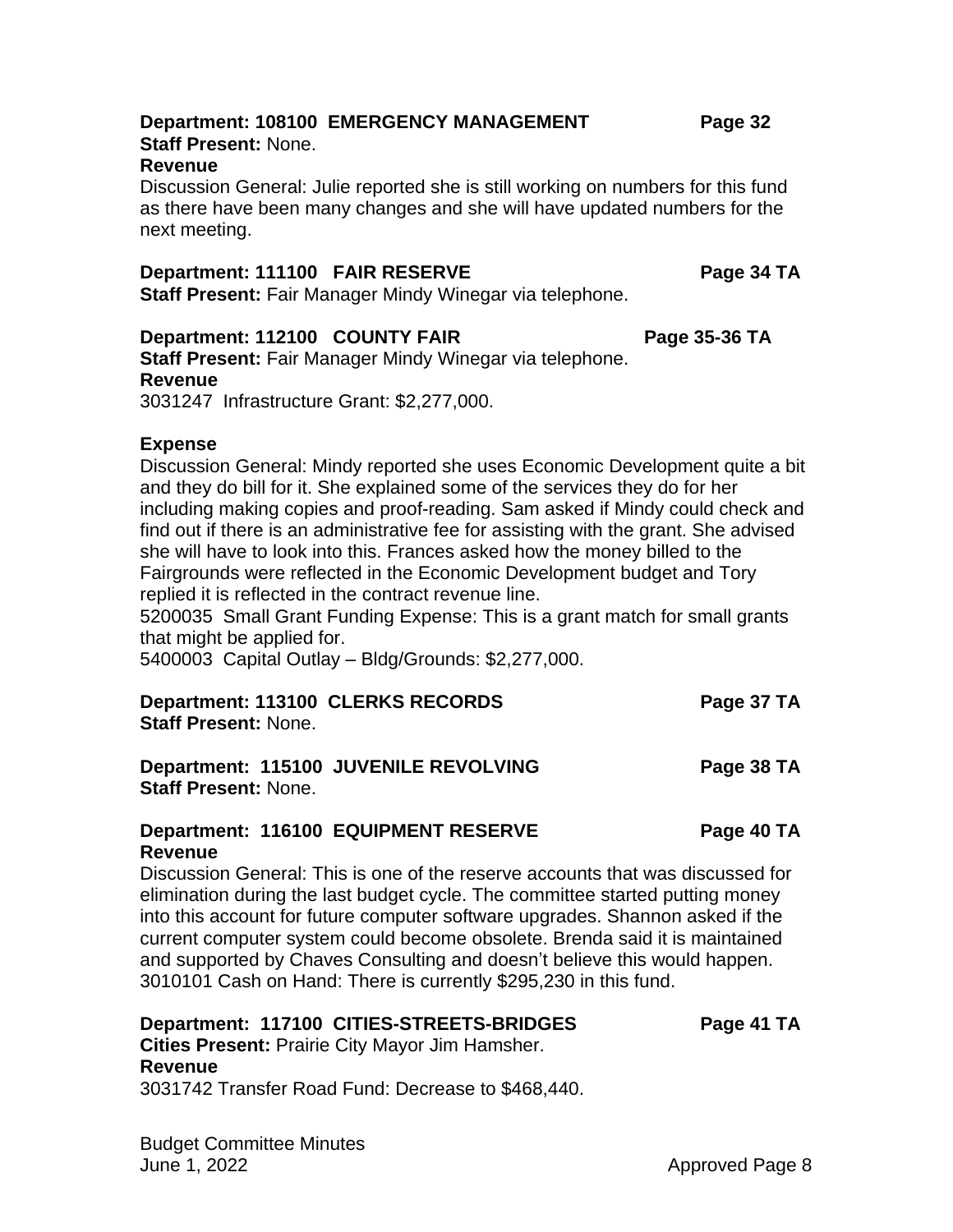## **Expense**

5200011 Allocation to Cities: Decrease to \$468,440.

| Department: 118100 COMMUNITY CORRECTIONS<br><b>Staff Present: None.</b>                                                                                                                        | Page 42-43 TA |
|------------------------------------------------------------------------------------------------------------------------------------------------------------------------------------------------|---------------|
| Department: 119100 ROAD RESERVE                                                                                                                                                                | Page 44 TA    |
| Department: 120100 UNEMPLOYMENT RESERVE                                                                                                                                                        | Page 45 TA    |
| 2:08 pm The committee took a break.<br>2:21 pm The committee returned to session.                                                                                                              |               |
| Department: 121100 AIRPORT RESERVE<br><b>Staff Present: None.</b><br><b>Revenue</b><br>3010101 Cash on Hand: Decrease to \$10,200.<br>3032127 FAA Bil Snow Removal: \$110,000.                 | Page 46 TA    |
| <b>Expense</b><br>5200007 Fuel Maintenance/Repairs: Decrease to \$3,500.<br>5200008 Facility Maintenance & Repairs: Decrease to \$500.<br>5200012 Common Space Maintenance: Decrease to \$500. |               |
| 5400002 Capital Outlay - Vehicles: Decrease to \$100.<br>5400025 FAA Bil Snow Removal: \$110,000.                                                                                              |               |
| Department: 122100 SURVEYOR SPECIAL                                                                                                                                                            | Page 48 TA    |
| Department: 124100 AIRPORT<br><b>Staff Present: None.</b><br><b>Revenue</b><br>3010101 Cash on Hand: \$115,000.                                                                                | Page 51-52 TA |
| <b>Expense</b><br>5400001 Capital Outlay Equip/Furn: Decrease to \$15,000.                                                                                                                     |               |
| Department: 125100 MENTAL HEALTH<br><b>Staff Present: None.</b>                                                                                                                                | Page 53 TA    |
| Department 126100 SOLID WASTE                                                                                                                                                                  | Page 55 TA    |
| Department: 127100 MATERNAL & CHILD HEALTH<br><b>Staff Present: None.</b>                                                                                                                      | Page 56 TA    |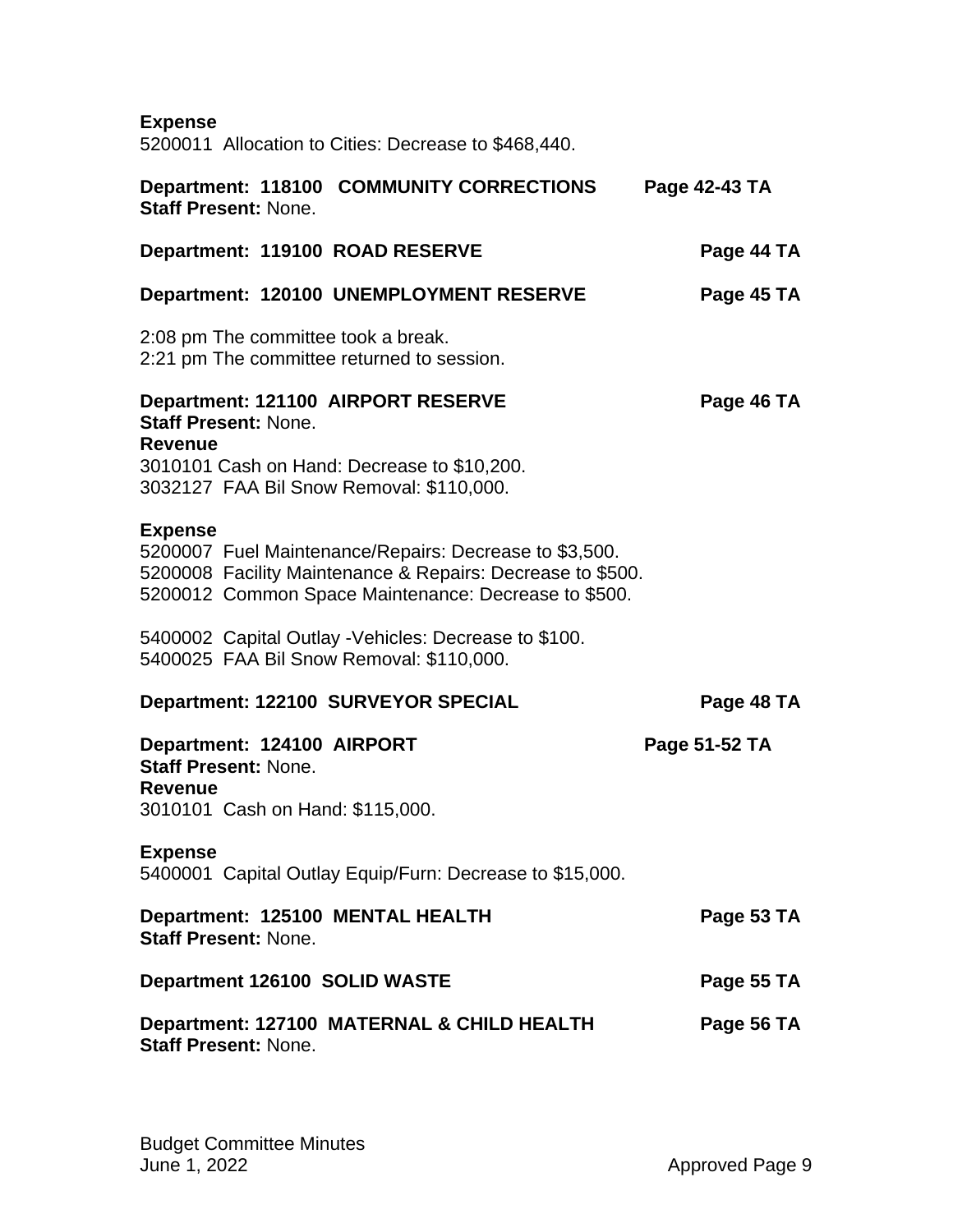| Department: 13100 COURTHOUSE RESERVE                                         | Page 57 |
|------------------------------------------------------------------------------|---------|
| <b>Revenue</b>                                                               |         |
| Discussion General: This was another reserve account that was budgeted to be |         |
| abolished during the last budget year.                                       |         |
| 3010101 Cash On Hand: There is \$224,575.                                    |         |

| <b>Staff Present: None.</b>                                       | Department: 133100 DOMESTIC VIOLENCE PREVENTION | Page 58 TA |
|-------------------------------------------------------------------|-------------------------------------------------|------------|
| Department: 134100 DA REVOLVING<br><b>Staff Present: None.</b>    |                                                 | Page 59 TA |
| Department: 135100 COURT SECURITY                                 |                                                 | Page 61 TA |
| Department: 136100 COUNTY RV PARK                                 |                                                 | Page 62 TA |
| Department: 138100 SENIOR CITIZENS<br><b>Staff Present: None.</b> |                                                 | Page 64-65 |

**Revenue**

Discussion General: Julie will need to recalculate numbers on this one with the assistance being offered by CCNO.

| Department: 142100 FOREST TITLE III |                                                     | Page 66 TA |
|-------------------------------------|-----------------------------------------------------|------------|
|                                     | <b>Department: 143100 FAMILY DOMESTIC RELATIONS</b> | Page 67 TA |

#### **Department: 147100 FOREST TITLE III SRS Page 68 TA Revenue**

Discussion General: Jim said according to the Forest Supervisor the county should receive a letter in the next month allowing for changes to allocation of funding between Title II and Title III. Jim suggested this could allow for additional funding for Forest Patrol.

#### **Department: 101458 ECONOMIC STABILIZATION Page 24**

**Staff Present:** Economic Development Director Tory Stinnett. **Revenue**

3030192 Eco Stabilization Reimb: Increase to \$35,712.

#### **Expense**

5100003 Economic Specialist: The committee discussed whether or not to continue to fund this position. **MS: Bob/Amy - to tentatively approve the budget and not fund the Economic Development Specialist position.** Tory asked if this was the proper venue to decide this, or should it go before the County Court. Sam said the budget committee decides on funding line items. Tory asked what would happen to this employee and Scott advised there would be no position as of July 1 if it weren't funded. Tory said the employee in this